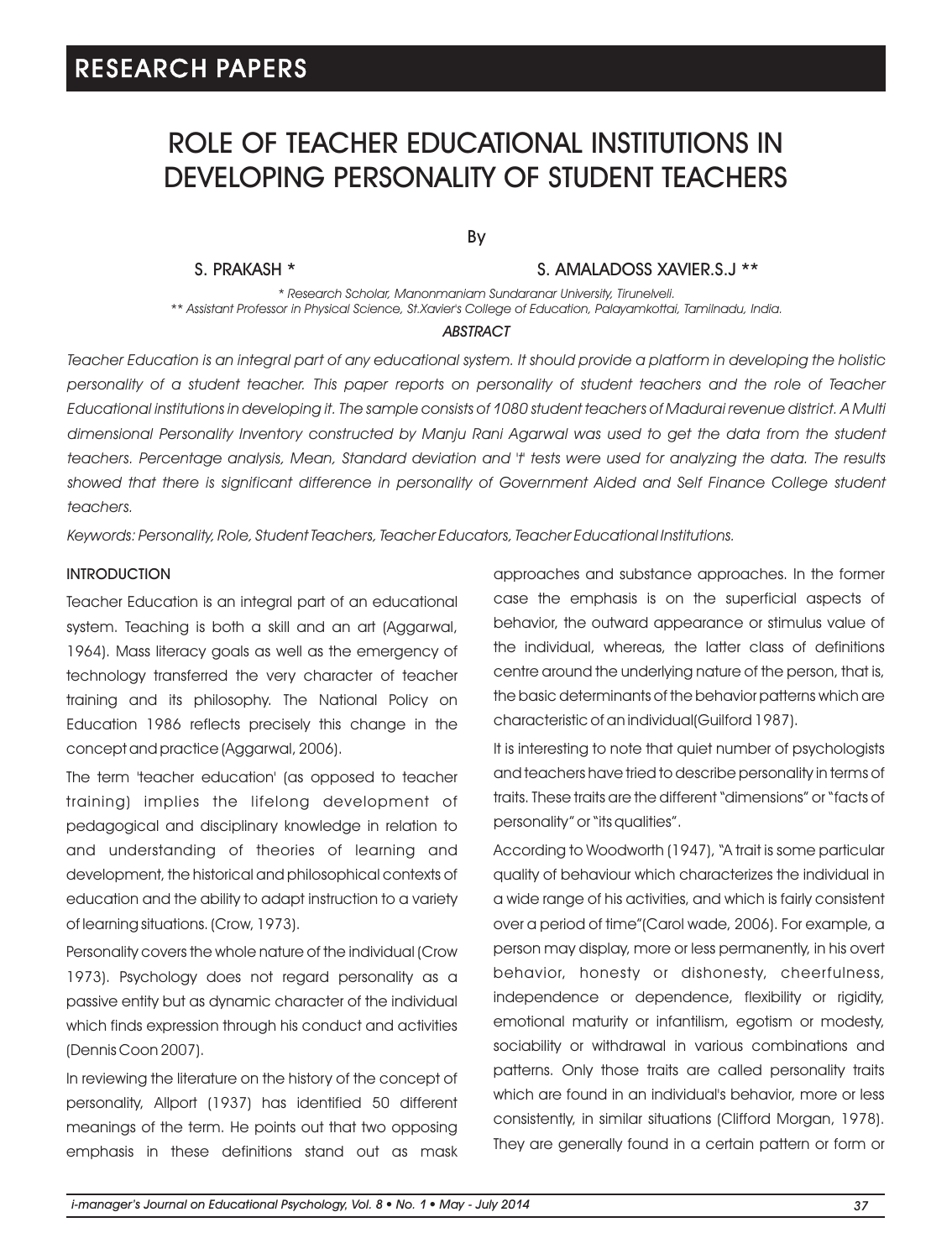unity, or honesty or sociability and emotional maturity may be the pattern. Although the individual changes from year to year as the child grows, this trait pattern tends to continue or persevere. Thus, unity, consistency and continuity mark the personality traits and also the behavior which is the result of one's personality (Howard, 2006).

In this present study, the investigator has selected the traits Extroversion- Introversion, Self concept, Dependence-Independence, Temperament and Anxiety.

According to Carl Jung (1912), introversion and extroversion refer to the direction of psychic energy. If a person's energy usually flows outwards, he or she is an extrovert, while if this energy normally flows inwards, this person is an introvert. Extroverts feel an increase of perceived energy when interacting with a large group of people, but a decrease of energy when left alone. Conversely, introverts feel an increase of energy when alone, but a decrease of energy when surrounded by a large group of people,(Crow,1973).

Self concept implies a person's perception (or) view of himself. Self concept is what the individual thinks about his actual self. Self concept plays an important role in the development of personality of an individual. The positive self concept is likely to enable an individual to lead a happy, contented and well-managed life. The idea of self starts growing from the period of infancy and grows during childhood, adolescence and maturity (Dandapani, 2006).

A person who amities others and relies upon them for his thoughts and expressions is said to be a dependent person. A person who expresses his own thoughts and ideas by himself without taking the help of others is said to be an independent person. An independent person will not only express whatever comes to his mind but will also tackle any problem, emotional or mental, that he\she encounters in life.

Temperament refers to the characteristics and aspects of personality. For that reason, they are similar to traits in that they are both innate (born with these things) and enduring. Infants, who are anxious and nervous, tend to be the same way when they are older. Temperament more often

relates to the specific emotional characteristics such as calmness, anxiety or nervousness, (Dash, 2009).

'Anxiety' is a universal phenomenon in which the subject experiences a feeling similar to fear or apprehension. It is most common in adolescence and old age. Adolescence can be a time of stress and turmoil. Young people are subjected to all sorts of pressure at this time of their lives, (Dennis coon ,2007).

### 1. Significance of the Study

Researchers approved that the levels of their personality traits characterize a person. How and why one differs from another is an important part of the study of personality (Mangal, 2007). In a healthy classroom atmosphere student teachers are given the opportunity to develop and enhance all the aspects of their levels of personality. When the psychological traits of personality are achieved within the student, one is more likely to be motivated to achieve, cooperate and take on new challenges. One's personality traits play an important role in one's behavior, even in childhood and influence not only the goals which sets for oneself but also the ways in which one goes about achieving the goals (Dodge Fernald 2007). It is important for a student teacher who is future teacher to have a sound personality which will reflect upon the students. It is also important to find whether Teacher Educational institution plays a vital role in shaping the personality of the students. So the investigator wanted to find the role of Teacher Educational institutions in developing the personality of student teachers.

#### 2. Objectives

·To find out the level of personality and its dimensions of student teachers.

To find out whether there is any significant difference in personality and its dimensions of student teachers with respect to their type of management.

### *Hypotheses*

 $H<sub>1</sub>$ : The level of personality and its dimensions of student teachers is moderate.

 $H<sub>2</sub>$ : There is no significant difference in personality and its dimensions of student teachers with respect to their type of management.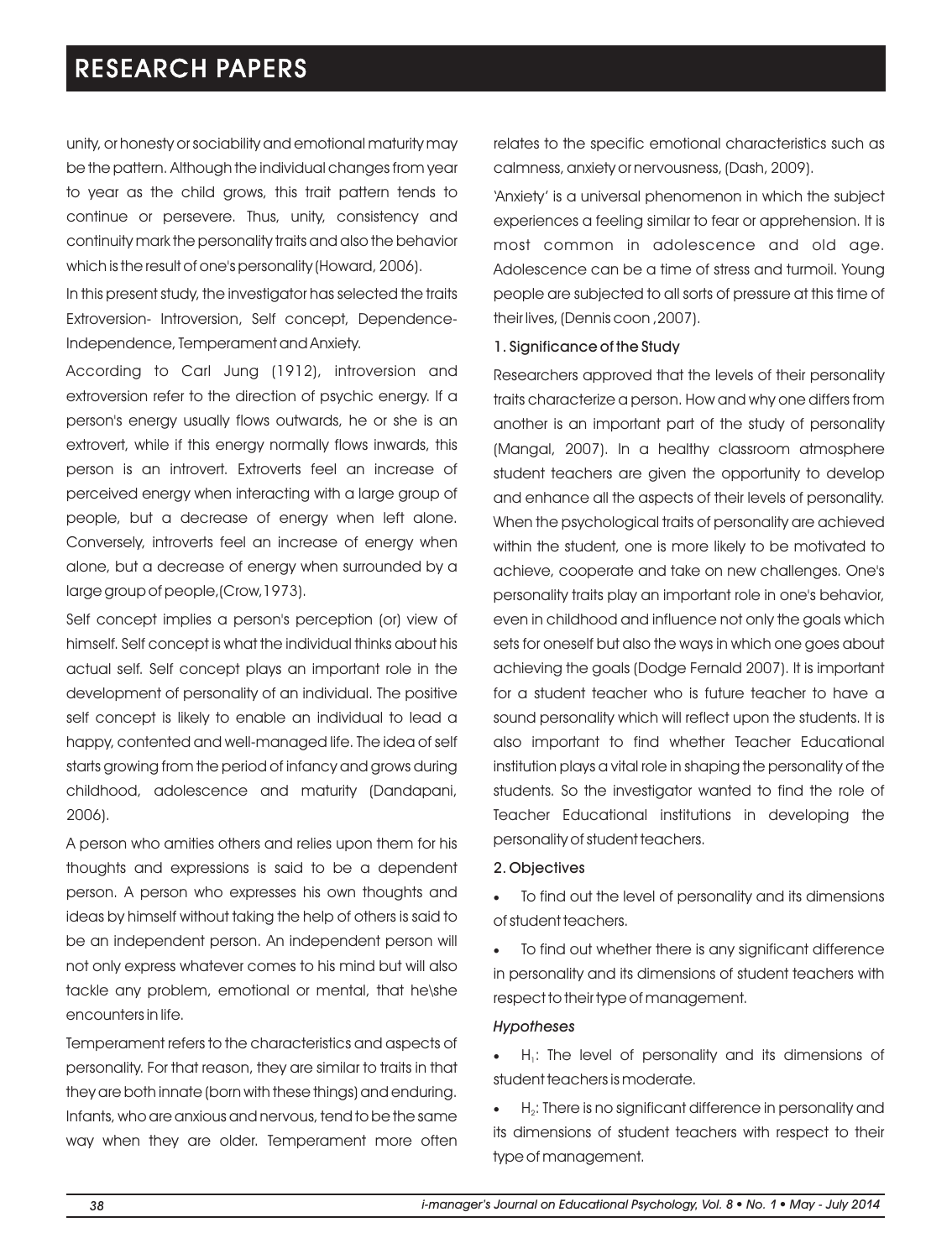## 3. Methodology

Survey Method of research (Guilford, 1987) was adopted for the study.

## *Population and Sample for the Study*

The population for the present study consists of all B.Ed. students of Madurai revenue district.1080 B.Ed. students from 20 colleges of education (2 Government Aided colleges and 18 Self finance colleges), from Madurai revenue district were selected through random sampling technique (Best, 1982) for the study.

## *Tools used for the Study*

For the present study, the investigator used the following tools, 'Multi Dimensional Personality Inventory' constructed by Manju Rani Agarwal. (1979). The investigator used this tool to assess the personality factors of the student teachers. The tool consists of 100 items measuring five dimensions of personality namely, Extroversion-Introversion, Self concept, Dependence-Independence, Temperament and Anxiety.

Personal Data Sheet was prepared by the investigator.

## 4. Data Analysis

To interpret the raw data, analyses were done using Percentage Analysis, Mean, Standard Deviation and 't' test (Best,1982). The results of the analyses are presented in the following Tables1, 2 and 3.

### *Hypothesis 1*

The level of personality and its dimensions of student teachers is moderate.

From Tables 1 and 2, it is found that

·27.3% of student teachers have high Extroversion-Introversion.

|                              | Low |      | Moderate |      | High |      |
|------------------------------|-----|------|----------|------|------|------|
| <b>Dimensions</b>            | N   | %    | N        | %    | N    | $\%$ |
| Extroversion<br>Introversion | 279 | 25.8 | 506      | 46.9 | 295  | 27.3 |
| Self concept                 | 275 | 25.5 | 510      | 47.2 | 295  | 27.3 |
| Dependence                   | 254 | 23.5 | 548      | 50.7 | 278  | 25.7 |
| Independence<br>Temperament  | 272 | 25.2 | 544      | 50.4 | 264  | 24.4 |
| Anxiety                      | 259 | 24   | 561      | 51.9 | 260  | 24.1 |
| Personality in total         | 288 | 26.7 | 507      | 46.9 | 285  | 26.4 |

Table 1. Level of personality and its dimensions of student teachers

- ·27.3% of student teachers have high self concept.
- ·25.7% of student teachers have high dependenceindependence.
- ·24.4% of student teachers have high temperament.
- ·24.1% of student teachers have high anxiety.
- ·26.4% of student teachers have high personality in total.
- ·27.4% of self finance college student teachers have high Extroversion-Introversion.
- ·45.6% of Government Aided college student teachers have high self concept.
- ·47.8% of Government Aided college student teachers have high dependence- independence.
- ·24.7% of self finance college student teachers have high temperament.
- ·28.9% of Government Aided college student teachers have high anxiety.
- ·32.2% of Government Aided college student teachers have high personality in total.

### Null Hypotheses

### *Hypothesis 2*

There is no significant difference in personality and its dimensions of student teachers with respect to their type of management.

From Tables 2 and 3, it is inferred that there is no significant difference between Government aided and self finance college student teachers in their personality in total and its dimensions extroversion-introversion and anxiety, whereas there is significant difference between Government aided and self finance college student teachers in the

| Dimension            | Gender           | N | Low<br>℅ | N   | Moderate<br>℅ | High<br>N | %    |
|----------------------|------------------|---|----------|-----|---------------|-----------|------|
| Extroversion-        | Govt. Aided 19   |   | 21.1     | 47  | 52.2          | 24        | 26.7 |
| Introversion         | Self finance 260 |   | 26.3     | 459 | 46.4          | 271       | 27.4 |
| Self concept         | Govt. Aided 16   |   | 17.8     | 33  | 36.7          | 41        | 45.6 |
|                      | Self finance 259 |   | 26.2     | 477 | 68.2          | 254       | 25.6 |
| Dependence           | Govt. Aided 10   |   | 11.1     | 37  | 41.1          | 43        | 47.8 |
| Independence         | Self finance 244 |   | 24.6     | 511 | 51.6          | 235       | 23.7 |
| Temperament          | Govt. Aided 31   |   | 34.4     | 40  | 44.4          | 19        | 21.1 |
|                      | Self finance 241 |   | 24.3     | 504 | 50.9          | 245       | 24.7 |
| Anxiety              | Govt. Aided 27   |   | 30.0     | 37  | 41.1          | 26        | 28.9 |
|                      | Self finance 232 |   | 23.4     | 524 | 52.9          | 234       | 23.6 |
| Personality in total | Govt. Aided 19   |   | 21.1     | 42  | 46.7          | 29        | 32.2 |
|                      | Self finance 269 |   | 27.2     | 465 | 47.0          | 256       | 25.9 |

Table 2. Level of personality and its dimensions of student teachers in terms of type of management.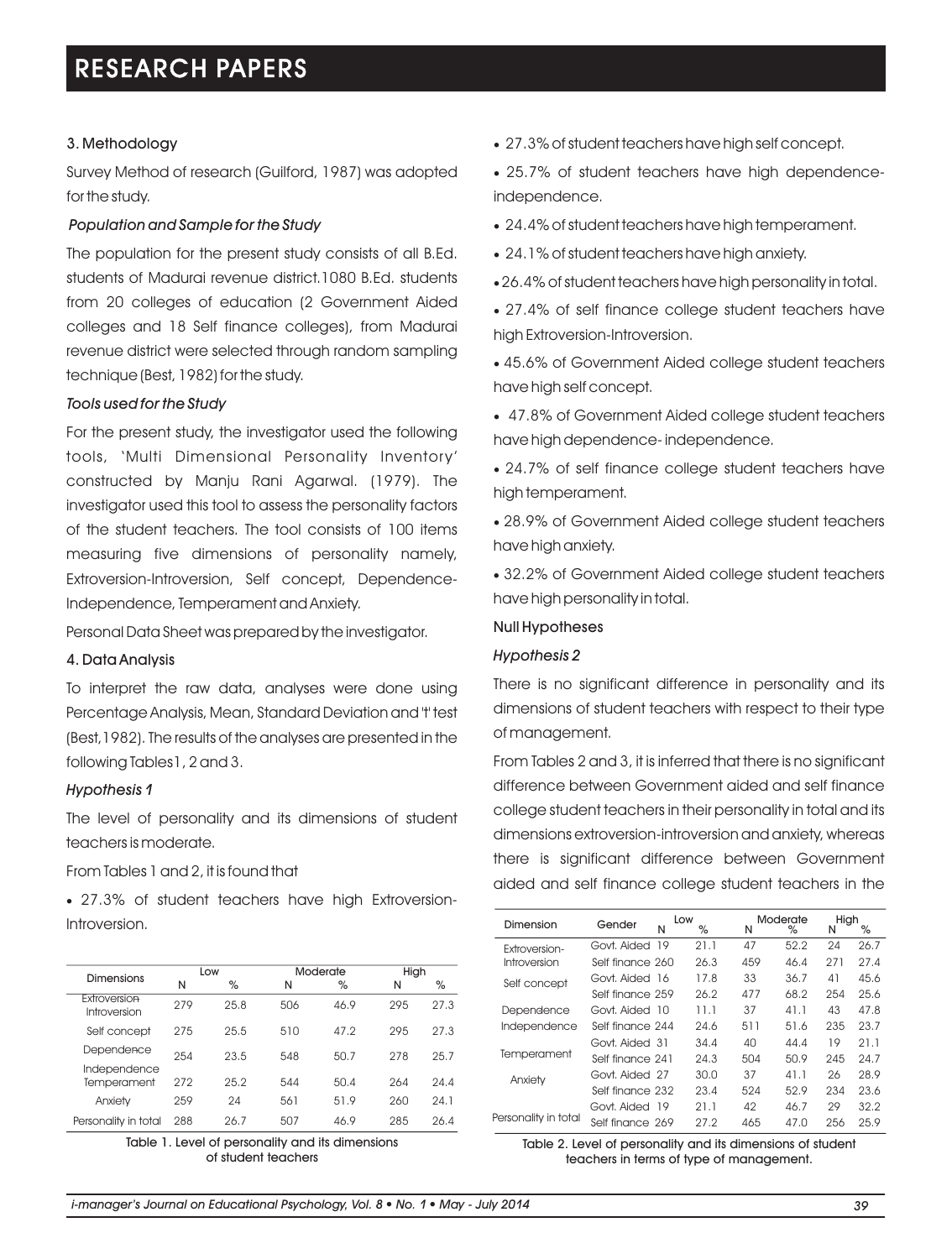dimensions, self concept, dependence-independence and temperament.

### 5. Results and Discussions

From the present investigation, it is found from Table 1, that only 26.4% of the sample has high level of personality in total. While studying in terms of dimensions of personality, very small amount of the respondents have high level of extroversion-introversion, self concept, dependenceindependence, temperament and anxiety. Moreover majority of the sample have moderate level of personality and its dimensions. This implies that the student teachers might have been exposed to minimum opportunity in their school and college level.

With the sample of the study classified in terms of their type of management, it is observed from Table 2, that 32.2% of Government Aided College student teachers have high level of personality in total and only 25.9% of Self Finance College student teachers have high level of personality in total. This may be due to the fact that Government Aided College student teachers might have undergone more personality development sessions than Self Finance College student teachers.

There is no significant difference between Government Aided and Self Finance college student teachers in their personality in total and its dimensions, extroversionintroversion and anxiety, whereas there is significant difference between Government aided and self finance college student teachers in the dimensions self concept, dependence-independence and temperament.

| Dimension               | Type of<br>Management | Mean   | SD     | Calculated<br>'t' Value | 'p' Value | Remarks at<br>5% Level |
|-------------------------|-----------------------|--------|--------|-------------------------|-----------|------------------------|
| Extroversion            | Govt. Aided           | 42.72  | 4.792  | 0.130                   | 0.897     | NS                     |
| Introversion            | Self finance          | 42.65  | 5.181  |                         |           |                        |
| Self concept            | Govt. Aided           | 47.23  | 5.202  | 3.842                   | 0.000     | S                      |
|                         | Self finance          | 44.76  | 5.901  |                         |           |                        |
| Dependence              | Govt. Aided           | 47.82  | 5.911  | 5.191                   | 0.000     | S                      |
| Independence            | Self finance          | 44.47  | 5,856  |                         |           |                        |
| Temperament             | Govt. Aided           | 39.93  | 6.960  | 2.190                   | 0.029     | S                      |
|                         | Self finance          | 41.47  | 6.309  |                         |           |                        |
| Anxiety                 | Govt. Aided           | 41.23  | 6.019  | 1.332                   | 0.183     | NS                     |
|                         | Self finance          | 42.08  | 5.7191 |                         |           |                        |
| Personality in<br>total | Govt. Aided           | 218.94 | 19.285 |                         |           |                        |
|                         | Self finance          | 215.43 | 19.913 | 1.609                   | 0.108     | NS.                    |

Table 3. Significant difference between Government aided and self finance college student teachers in their personality and its dimensions

From the mean value, it is found from Table 3, that Government Aided college student teachers (M=47.23 and 47.82 respectively) are better in the dimensions self concept and dependence-independence than self finance college student teachers (M=44.76 and 44.47 respectively). This may be due to the fact that Government Aided college student teachers are getting admitted to the colleges purely on merit and may have high self concept and may not depend much on others for their studies and future life.

Also from the mean value, it is found from the Table 3, that self finance college student teachers (M=41.47) are better in the dimension temperament than Government Aided college student teachers (M=39.93). This may be due to the fact that self finance college student teachers may be exposed to more co-curricular and extracurricular activities that develop their temperament.

#### Educational Implications

It is found that Government Aided college student teachers are better in the dimensions of self concept and dependence-independence than self finance college student teachers. Annual plans of the self finance colleges should include Personality development programmes for student teachers to develop their self concept and to shape them better.

More time to be dedicated on improving the personality of Student teachers.

Experts in the field of personality development should be arranged to give lectures to the Teacher Educational Institutions.

·More co-curricular and extra-curricular activities to be conducted in the colleges and should be included in the annual plans.

#### References

[1]. Aggarwal, R. N. (1964). *Educational and Psychological measurement*, Agra: Kalidass Printing Press.

[2]. Aggarwal, Y.P. (2006). *Statistical Methods: Concepts, Application and Computation*, New Delhi: Sterling Publishers Pvt. Limited.

[3]. Best, John W. (1982). *Research in science education*.